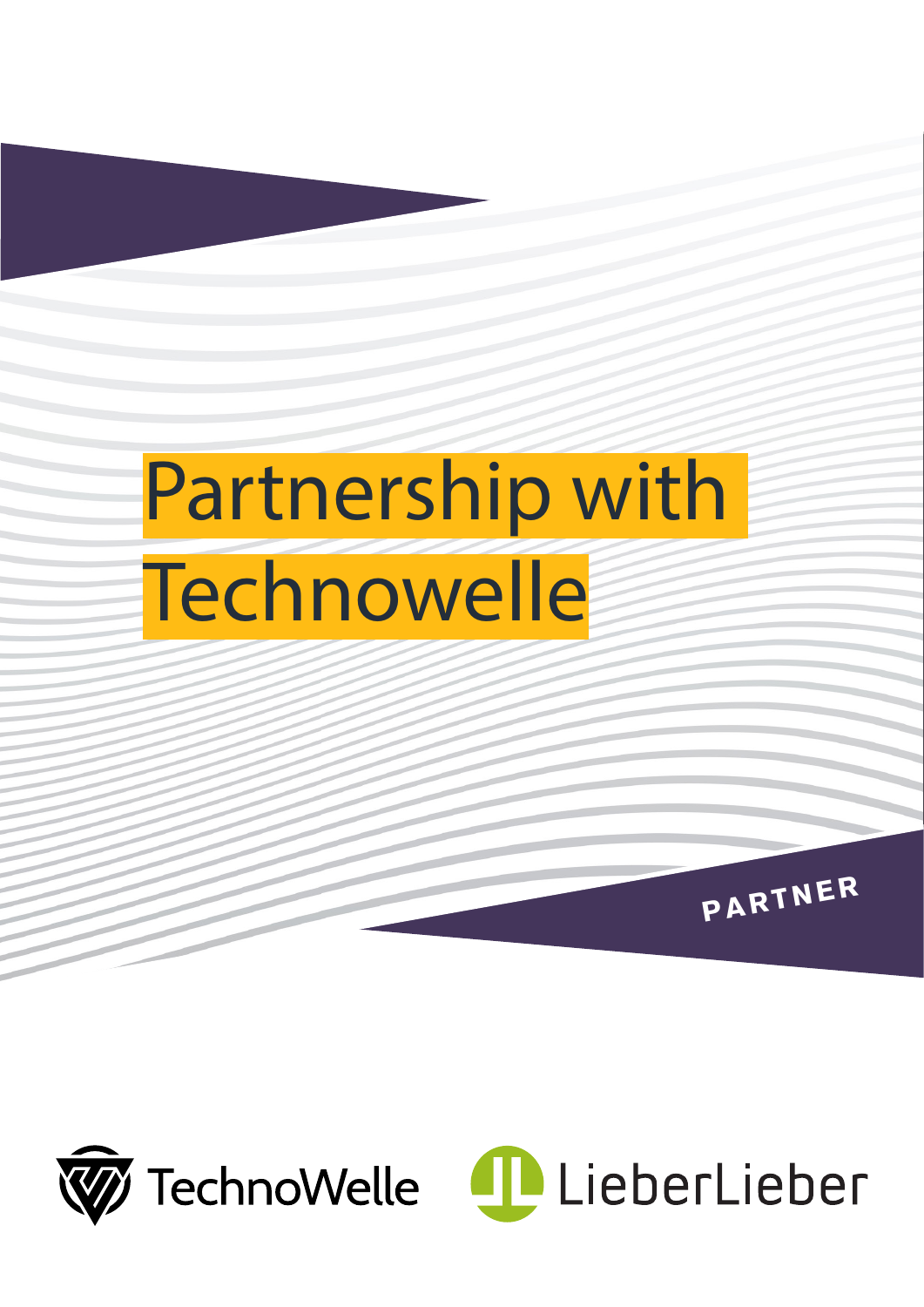### LieberLieber Software: Partnership with **Technowelle**

The German startup Technowelle is a new partner of LieberLieber and will further develop Autosar Engineer, which was introduced in 2014, under the name Modsar. Technowelle's goal is to support customers in creating innovative concepts for the development of UML architectures and AI projects.

Vienna/Darmstadt – The new partnership underlines the industry's continued interest in LieberLieber's expertise around Model-Based Systems Engineering (MBSE) in 2021. One particular aspect of the collaboration is the active expansion of the Autosar Engineer, launched by LieberLieber in 2014, under the name Modsar. Technowelle is already a member of the Autosar community due to its founder and managing director Mahmoud Abd El-Samad's more than 15 years of experience in the automotive industry: "Although we are a young company, we already demonstrate high competence and a broad range of skills in the fields of Autosar, functional safety and artificial intelligence. As a special service, we have highly qualified contract engineers who help companies overcome their current challenges on a temporary basis. By working with LieberLieber around Enterprise Architect, LemonTree and the Autosar tool Modsar, we enrich and deepen our expertise to better meet the high demands of our customers."



**Mahmoud Abd El-Samad** Founder and CEO of the LieberLieber partner Technowelle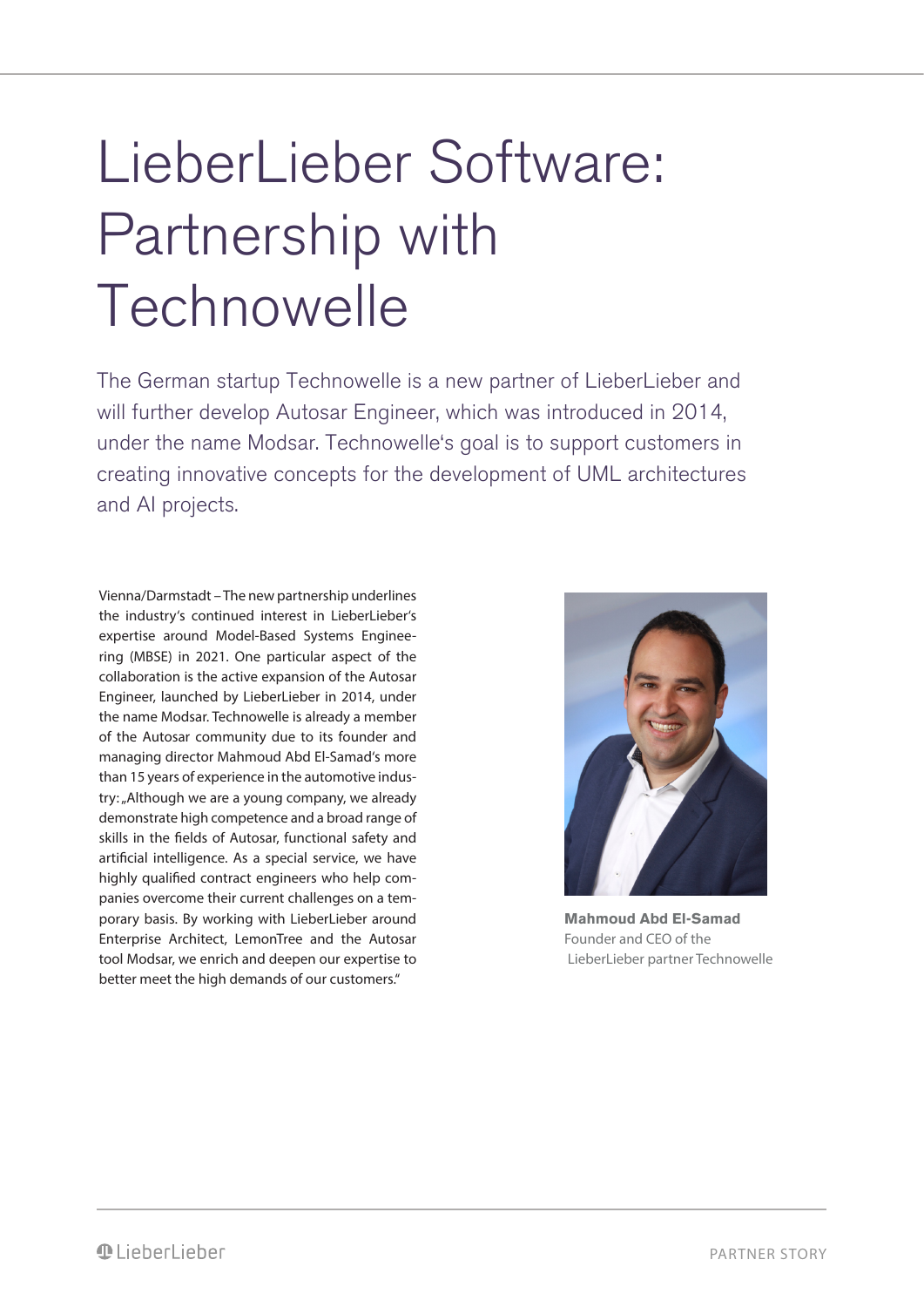#### **AUTOSAR EXPERTISE FOR THE HIGHEST DEMANDS**

When LieberLieber introduced the Autosar Engineer in 2014, it was already clear that the future development of vehicles would be dominated by software. This trend has been significantly reinforced by e-mobility and developments towards autonomous driving. In 2003, leading companies in the automotive sector founded the Autosar (Automotive Open System Architecture) development partnership to make it easier to deal with the increasingly complex automotive electronics. It has established itself as an open industry standard for software architecture in vehicles. The Autosar Engineer was developed by Lieber-Lieber as a product package for the professional creation of Autosar models using Enterprise Architect (Sparx Systems). It is based on the Autosar architecture and makes the development of new applications much easier.

Dr. Konrad Wieland, Managing Director of LieberLieber: "We are pleased that Technowelle wants to take up our basic concept of Autosar Engineer and bring it up to current requirements. We know the company's founder Mahmoud Abd El-Samad from various industrial projects and appreciate his high competence in both the modelling and Autosar environment. We will be happy to support the young company to the best of our ability and wish him every success in his target industry, which is currently characterised by major upheavals and an intensive expansion of software use."



**Dr. Konrad Wieland** CEO of LieberLieber

#### **ABOUT TECHNOWELLE**

Technowelle is a German startup operating in the IT & automotive industry. Its vision is to provide high quality and affordable IT solutions & services to its customers. Already Technowelle is working with companies like VW, BMW, Audi and Magna to rethink solutions and provide a wide range of customer-focused services. The startup is a member of Autosar and will further expand the Autosar Engineer developed by LieberLieber under the name Modsar.

You can read more about Technowelle here: https://techno-welle.com.